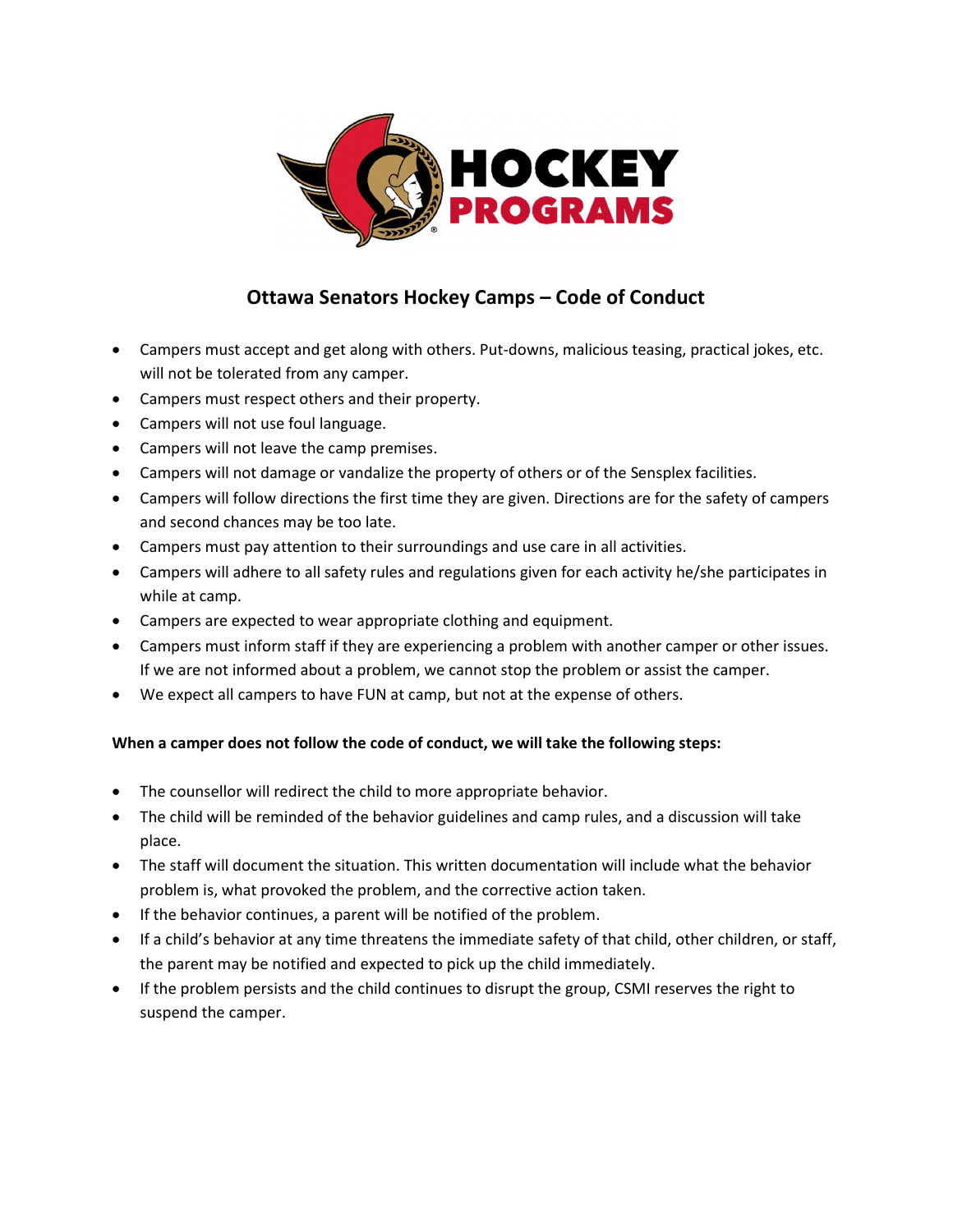## Sick Camper Policy

To ensure the health and safety of all the children in our camp, the following procedures must be followed. Your child cannot attend camp if he/she:

- a) Has not received up-to-date immunizations as recommended in the Publicly Funded Immunization Schedules for Ontario, available from the Ontario Ministry of Health and Long-Term Care.
- b) Has a temperature of 38.4 degrees Celsius or higher.
- c) Has not been fever-free for 24 hours.
- d) Has vomited at camp or within the last 24 hours.
- e) Has diarrhea (abnormally loose, watery bowel movements that are more frequent than usual). Upon a second incident of diarrhea during a day at camp, the child will be sent home.
- f) Has been taking prescribed medication for less than 24 hours for a condition requiring exclusion from the program according to the City of Ottawa Communicable Diseases Program or is not yet symptom free and able to cope with all aspects of the program.
- g) Has a rash that has not been identified by a parent/legal guardian or physician, or that seems to be worsening.
- h) Has a severe cold with fever, sneezing, or heavy nasal drainage.
- i) Is unusually tired, listless or irritable without other obvious symptoms of illness.
- j) Requires one-to-one attention from a staff member in order for to cope/be comfortable
- k) Has any disease/illness/condition listed as requiring exclusion in the Ottawa-Carleton Health Department's Communicable Disease Guidelines for Schools and Childcare Facilities (these guidelines will be posted at the program).
- l) Is unable or too sick to participate in all activities.
- m) Has chickenpox; the child will be excluded from program at the onset of symptoms, for five days until the majority of the pox are scabbed over, and he/she is fully able to participate in the program.

If at any time our staff feels that a child is too sick to be in the program, the child will not be allowed to attend. It is important that parent/legal guardians have back-up child care arrangements in place for the duration of the camp.

The parent/guardian is required to notify our camp directors if their child has been in contact with a communicable disease within three weeks prior to arrival at our camp.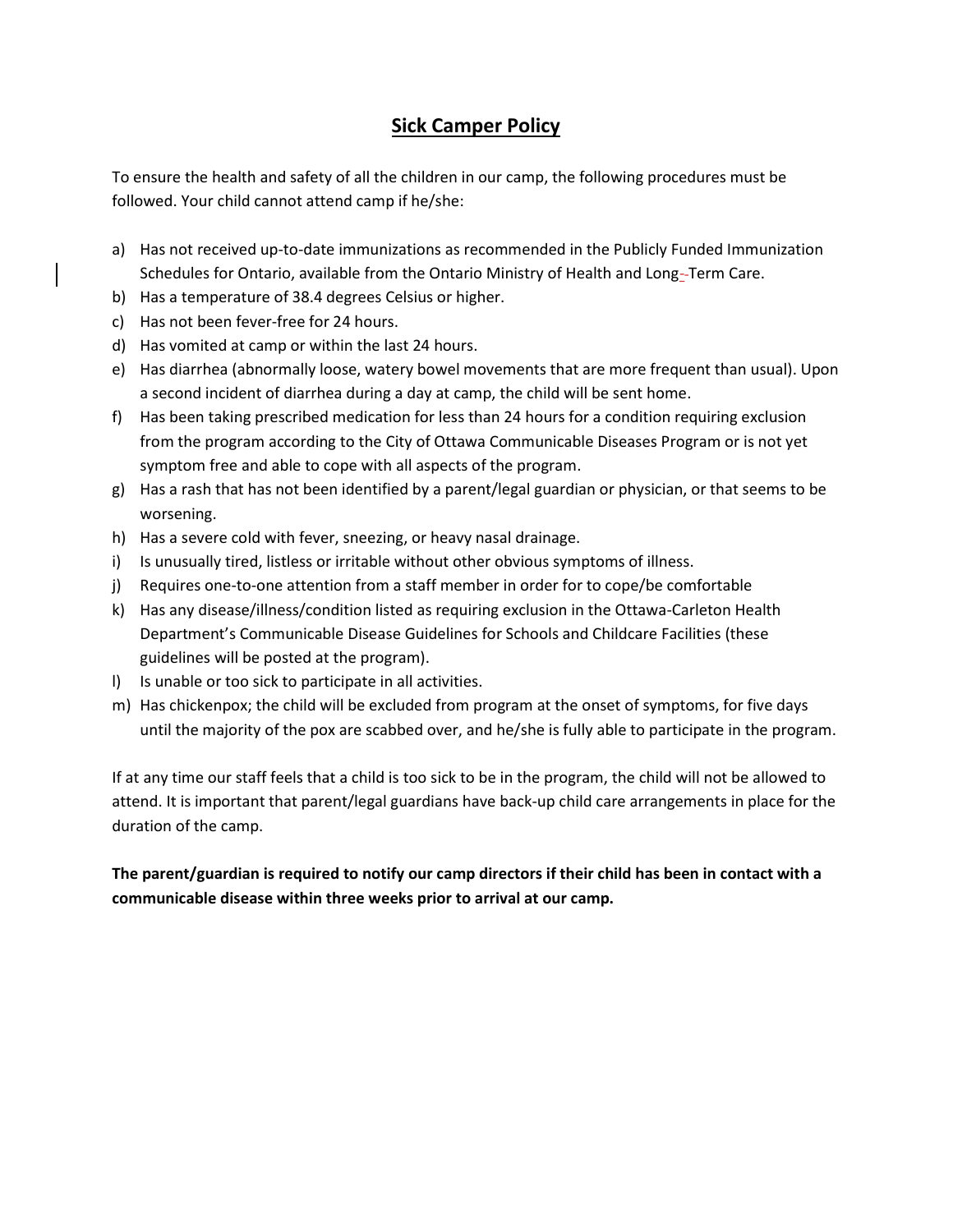### Medication Policy

There are strict procedures in place concerning the administration of medication to children attending the camp. Any prescription or over-the-counter medication:

- 1) Must be in the original bottle and packaging.
- 2) Must be clearly labeled with the child's first and last name.
- 3) Will only be accepted once a "My Medical Record" form has been completed by the child's parent/legal guardian.
- 4) Medication will be self-administered by the camper, under the supervision of camp staff. Medication for life-threatening situations, such as allergic reactions to insect stings, may be administered by staff members.
- 5) Will not be administered under instructions such as: "if you feel it is necessary". Exceptions will be made for medications to ease asthma and/or allergic reactions, but only after the parent/legal guardian has clearly outlined the conditions required to make the medication necessary.
- 6) Will be stored in a designated area in a refrigerator or securely-locked cupboard on-site. Epi-pens and puffers will be kept close at hand, as required by the child's condition.

It is the parent's/legal guardian's responsibility to take home their child's medications at the end of each day.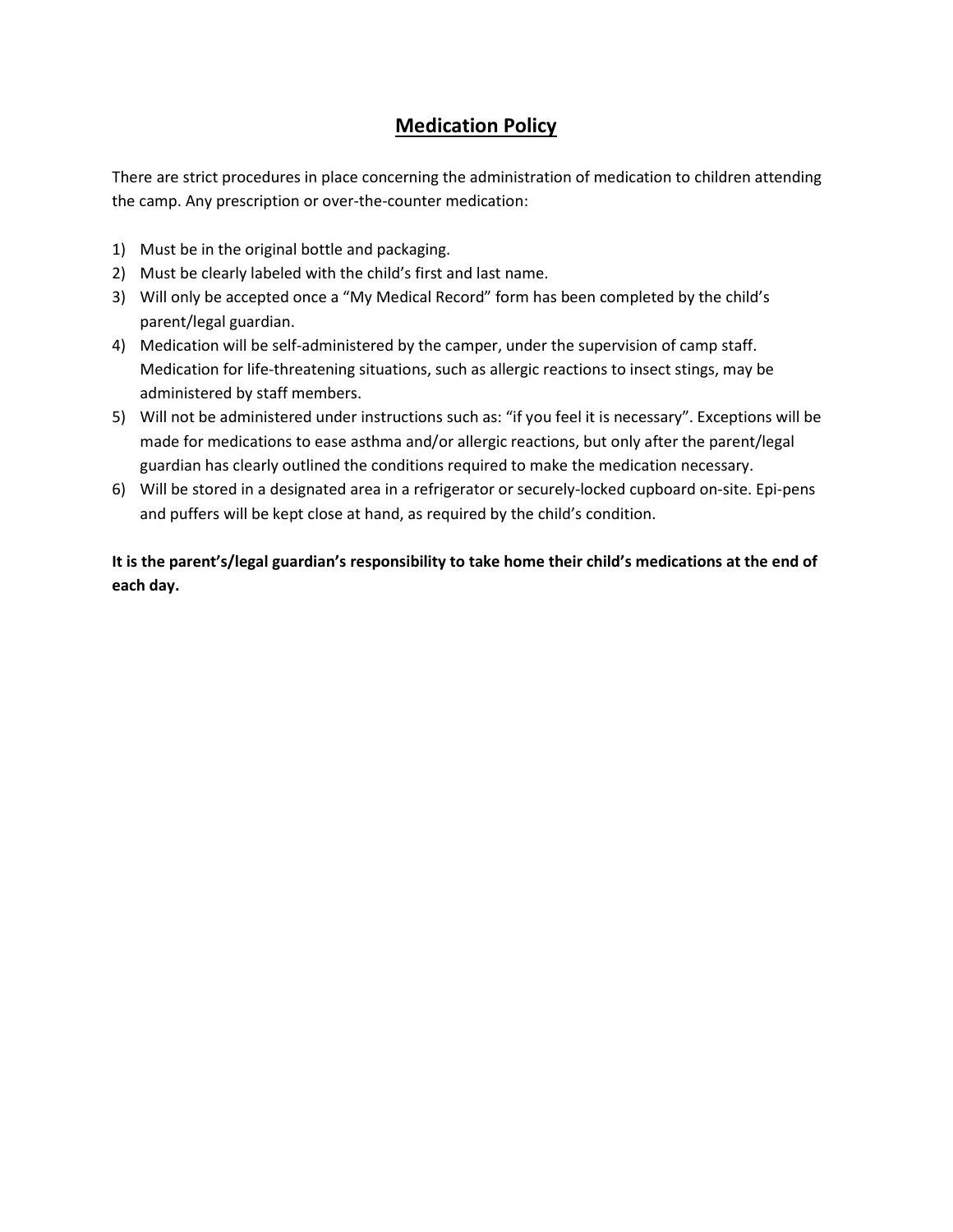### Camp Policy for Administering Healthcare

All camp staff must be first-aid and CPR certified and are encouraged to perform first aid to the best of their abilities, prior to the arrival of a more-qualified responder. Please remember that safety is paramount and that first aiders must perform a scene assessment to ensure their safety and the safety of other patrons, prior to administering first aid.

The goal of all camp healthcare staff is to assist campers to the best of our abilities in reducing discomfort, treating symptoms, and/or mitigating further injury.

All injuries must be document on an incident report and reported to a camp director. In the event of an injury that requires immediate attention (anything that cannot be treated with a BandAid), switch your radio to Channel 4 and inform the Operations department of the injury immediately. Immediately after informing Operations, you must inform a camp director of the injury via Channel 3 on your radio.

Upon arrival at the scene, Operation staff will coordinate any emergency response required (including calling 9-1-1, unless an immediate phone call for staff member or patron is deemed necessary).

Remember to always ask permission to perform first aid on a camper and to clearly document the actions that you undertook.

For camp policies regarding the administration of medication, refer to the Medication Policy. For camp policies regarding campers' illness, refer to the Sick Camper Policy. For camp policies regarding communicable diseases, refer to the Staff Guidelines for Managing Outbreaks of Communicable Diseases.

For general camp practices to promote health and wellbeing, refer to the Sun Safety Policy, Preventing the Spread of Infections, and Camp Guidelines for Managing and Preventing Allergic Reactions.

Any questions regarding camp healthcare or healthcare objectives should be referred to Trevor Boyd, Healthcare Team Leader at boydt@sensplex.ca or 613 599-0355.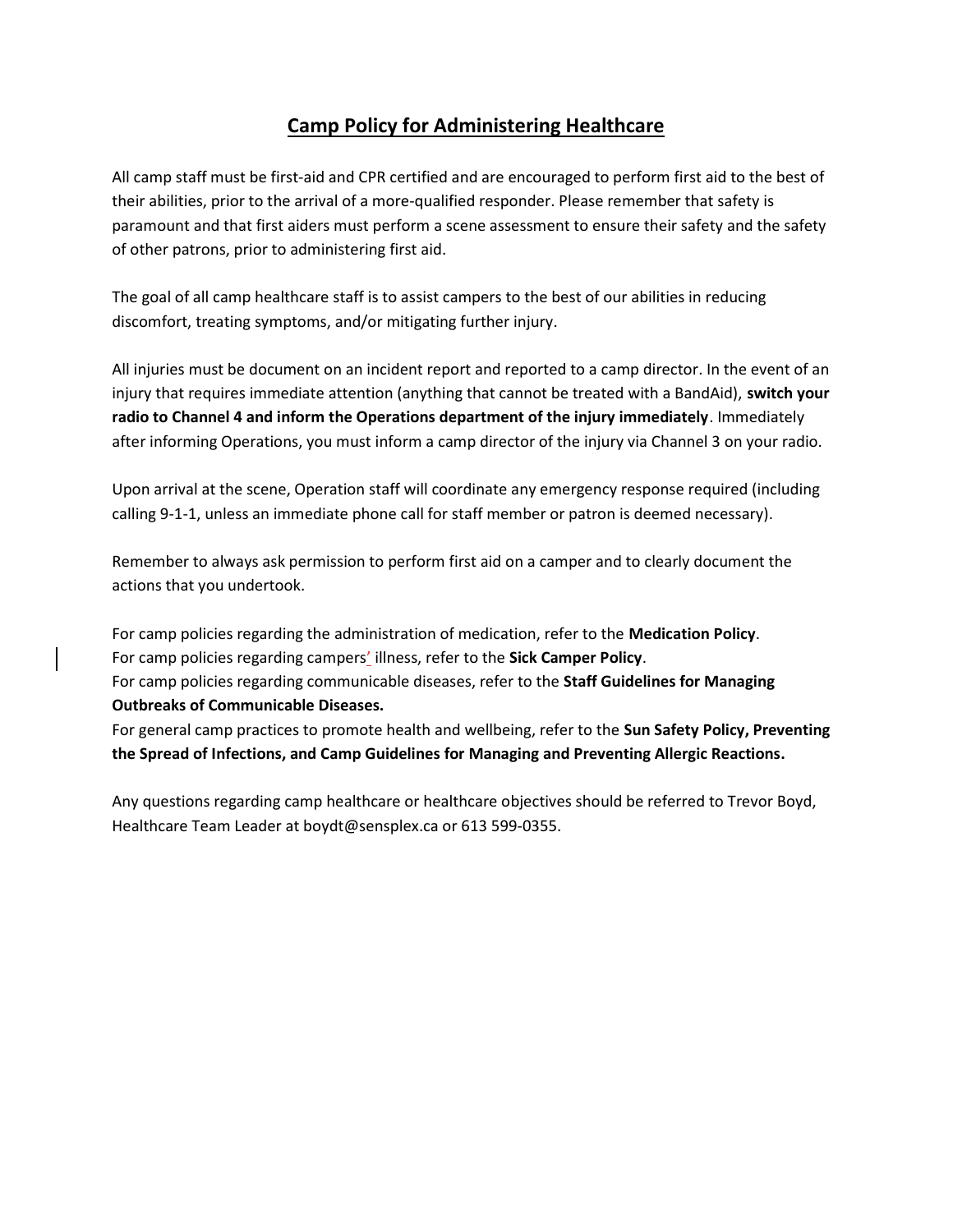## Preventing the Spread of Infections

As employees and campers, you can do a lot to prevent the spread of infection in our camps. The key to preventing infection is using safety measures known as standard precautions. Theses safety measures (as outlined below) can help stop the spread of germs from one person to another.

• The best way to stop the spread of germs is to clean your hands often. When you wash your hands with soap and water, the rubbing of your hands loosens many of the germs and the water rinses them away. When you use an alcohol hand rub, the alcohol kills many of the germs on your hands. Simple hand cleaning can help prevent the flu, colds, and other infections.

#### How to Wash Your Hands the Right Way

- o Wet your hands with water. Then put soap on your hands.
- $\circ$  Rub your hands together for at least 15 seconds. You may say the ABCs to make sure you've washed long enough. Clean all parts of your hands, fingers, thumbs, nails, and wrists.
- $\circ$  Rinse your hands well to remove soap. Dry your hands gently with soft paper towels or a dry cloth towel. Use a towel or your elbow to turn off the faucet.
- Do not attempt to clean or move bodily fluids. Contact the Operations Department who are properly trained to safely remove bodily fluids. The Operations Department must also be contacted to dispose of any medical waste.
- Do not treat open wounds without gloves. Gloves are available in all first aid kits and at all first aid stations located within the facility.
	- $\circ$  Employees should encourage campers to wear a face mask if they become sick during camp with a cough or sneezing illness (with or without fever). Disposable face masks should be used once then thrown in the trash. You should also remove and replace masks when they become moist.
- If a mask is unavailable or unwanted, anyone with a cough must be instructed to cough into the bend in their elbow to ensure they are covering their mouth and not spreading their germs onto their hands for further transfer. Employees and campers are encouraged to stay at home if they are not feeling well. If employees or campers are showing any signs of an infection while at camp, please contact a camp director. If there is doubt if a person is sick, he/she should stay home until they feel well and are able to resume their regular activities.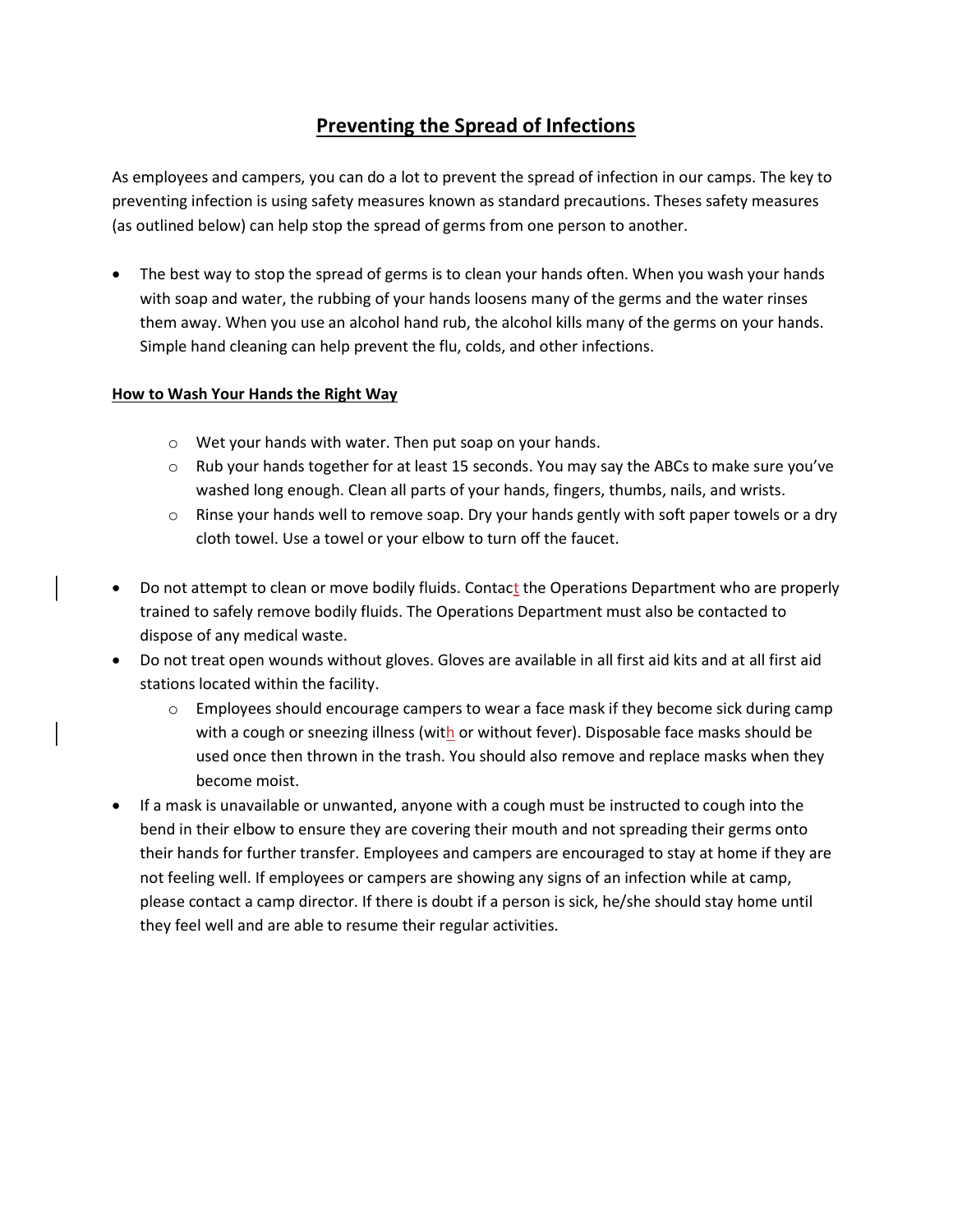# Camp Bullying & Harassment Policy

Capital Sports Management Inc. (CSMI) is committed to providing a camp environment that promotes equal opportunities and prohibits harassing or bullying behavior.

Harassment and bullying in all its forms will not be tolerated during any CSMI activity or program and may result in the removal of the offending participant from the program without possibility of refund or credit. All participants, parents, and staff are expected to make every reasonable effort to prevent harassment and bullying.

Harassment is defined as conduct, gestures, or comments that are insulting, intimidating, hurtful, malicious, degrading, or otherwise offensive to an individual or group of individuals. The following is a non-exhaustive list of examples of harassment that will not be tolerated:

- Unwelcome jokes, innuendo, or teasing about a person's body, looks, race, sexual orientation, etc.
- Condescending, patronizing, threatening, or punishing actions that undermine self-esteem.
- Practical jokes that cause awkwardness or embarrassment or may endanger a person's safety.

Bullying is defined as a person attempting to express power through the humiliation of another person. Bullying occurs when one or more people exclude, tease, taunt, threaten, gossip, hit, or put down another person with the intent to hurt them emotionally or physically. The following is a non-exhaustive list of examples of bullying that will not be tolerated:

- Unwanted yelling and screaming directed at the target.
- Continually criticizing the target's abilities.
- Repeated insults or put downs of the target.
- Repeated threats to remove or restrict opportunities or privileges of the target.
- Threats of and actual physical violence.

Camp participants and parents are asked to immediately report any instances of bullying or harassment to a camp director or camp counsellor.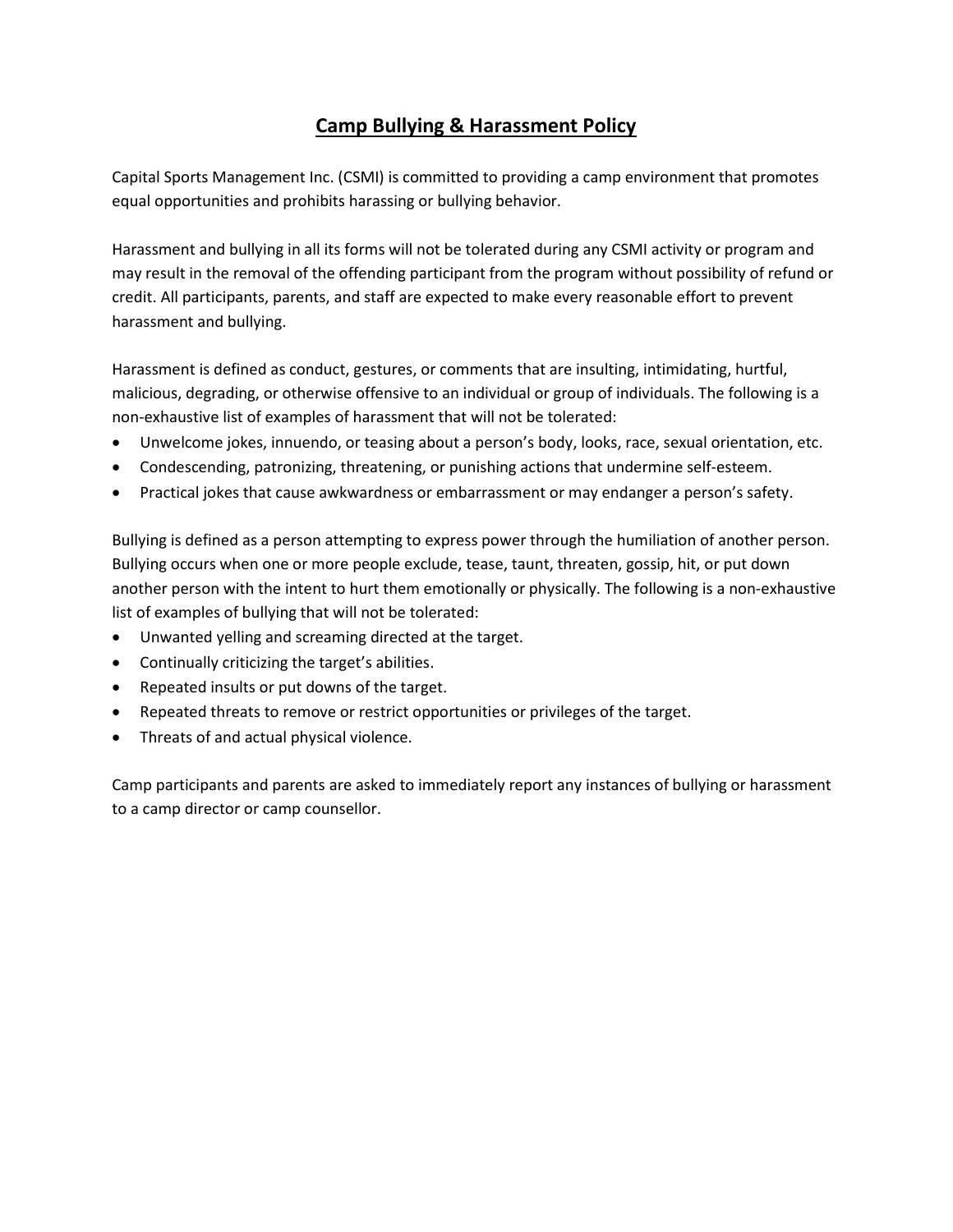# Camp Guidelines for Managing and Preventing Allergic Reactions

#### Camper Responsibilities

The parent/guardian must notify camp personnel of a camper's allergies. Any medication required to manage or treat allergies must be noted on the "My Medical Record" form and communicated to camp staff in writing.

The camper with allergies must be prepared for unintentional exposure. The American National Institute of Allergies and Infectious Diseases recommends the following precautions:

- Wear a medical alert bracelet.
- Carry (or have available) an auto-injector device containing epinephrine (adrenaline) if possible.
- Seek help immediately if a suspected or actual reaction occurs, even if an epinephrine injection has been given.

#### Nut-Free Policy

Foods containing nuts or traces of nuts are not permitted on site at any time. This includes, but is not limited to, peanuts and tree nuts. Persons with nut allergies can be at risk from even minute amounts of nuts that may be in/on food, utensils, clothing, hands, etc. All staff, parents/legal guardians, children, and visitors to the camp are required to abide by the Nut-Free Policy and are expected to exercise extreme caution in this matter.